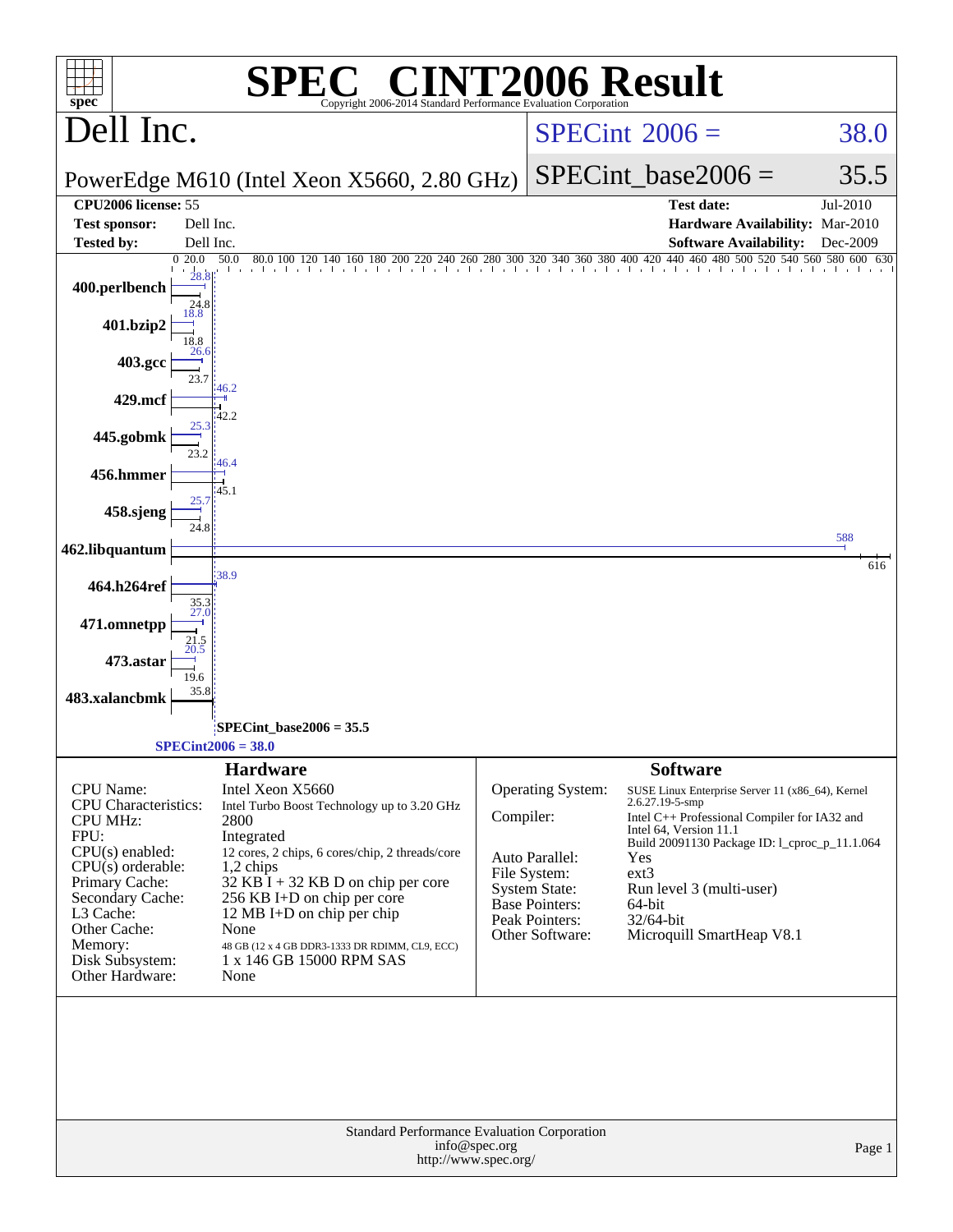

# **[SPEC CINT2006 Result](http://www.spec.org/auto/cpu2006/Docs/result-fields.html#SPECCINT2006Result)**

# Dell Inc.

### $SPECint2006 = 38.0$  $SPECint2006 = 38.0$

PowerEdge M610 (Intel Xeon X5660, 2.80 GHz)

**[CPU2006 license:](http://www.spec.org/auto/cpu2006/Docs/result-fields.html#CPU2006license)** 55 **[Test date:](http://www.spec.org/auto/cpu2006/Docs/result-fields.html#Testdate)** Jul-2010

 $SPECTnt\_base2006 = 35.5$ 

**[Test sponsor:](http://www.spec.org/auto/cpu2006/Docs/result-fields.html#Testsponsor)** Dell Inc. **[Hardware Availability:](http://www.spec.org/auto/cpu2006/Docs/result-fields.html#HardwareAvailability)** Mar-2010 **[Tested by:](http://www.spec.org/auto/cpu2006/Docs/result-fields.html#Testedby)** Dell Inc. **[Software Availability:](http://www.spec.org/auto/cpu2006/Docs/result-fields.html#SoftwareAvailability)** Dec-2009

#### **[Results Table](http://www.spec.org/auto/cpu2006/Docs/result-fields.html#ResultsTable)**

|                                                           |                |                 |                | <b>Base</b>  |                |             |                                          |              | <b>Peak</b>    |              |                |              |
|-----------------------------------------------------------|----------------|-----------------|----------------|--------------|----------------|-------------|------------------------------------------|--------------|----------------|--------------|----------------|--------------|
| <b>Benchmark</b>                                          | <b>Seconds</b> | Ratio           | <b>Seconds</b> | <b>Ratio</b> | <b>Seconds</b> | Ratio       | <b>Seconds</b>                           | <b>Ratio</b> | <b>Seconds</b> | <b>Ratio</b> | <b>Seconds</b> | <b>Ratio</b> |
| 400.perlbench                                             | 394            | 24.8            | 394            | 24.8         | 393            | 24.9        | 339                                      | 28.8         | 341            | 28.7         | <u>339</u>     | 28.8         |
| 401.bzip2                                                 | 514            | 18.8            | 512            | 18.8         | 513            | 18.8        | 512                                      | 18.8         | 512            | 18.9         | 512            | <u>18.8</u>  |
| $403.\mathrm{gcc}$                                        | 340            | 23.7            | 339            | 23.7         | 338            | 23.8        | 305                                      | 26.4         | 302            | 26.7         | 303            | 26.6         |
| $429$ mcf                                                 | 216            | 42.2            | 216            | 42.2         | 213            | 42.8        | 191                                      | 47.7         | 198            | 46.1         | 198            | 46.2         |
| $445$ .gobmk                                              | 452            | 23.2            | 451            | 23.3         | 452            | 23.2        | 415                                      | 25.3         | 414            | 25.3         | 415            | 25.3         |
| $ 456$ .hmmer                                             | 207            | 45.1            | 207            | 45.2         | 207            | 45.1        | 201                                      | 46.4         | 201            | 46.4         | 201            | 46.5         |
| $458$ .sjeng                                              | 488            | 24.8            | 488            | 24.8         | 487            | 24.8        | 471                                      | 25.7         | 469            | 25.8         | <u>471</u>     | 25.7         |
| 462.libquantum                                            | 33.0           | 627             | 33.6           | 616          | 34.4           | 602         | 35.2                                     | 588          | 35.2           | 588          | 35.2           | 588          |
| 464.h264ref                                               | 627            | 35.3            | 627            | 35.3         | 628            | 35.2        | 569                                      | 38.9         | 568            | 38.9         | 569            | 38.9         |
|                                                           | 286            | 21.9            | 290            | 21.5         | 291            | 21.5        | 232                                      | 27.0         | 232            | 27.0         | 229            | 27.3         |
|                                                           | 357            | 19.7            | 358            | 19.6         | 358            | 19.6        | 343                                      | 20.5         | 344            | 20.4         | 342            | 20.5         |
|                                                           | 191            | 36.1            | 196            | 35.2         | 193            | 35.8        | 191                                      | 36.1         | 196            | 35.2         | <u>193</u>     | 35.8         |
| 471.omnetpp<br>473.astar<br>483.xalancbmk<br><sub>n</sub> | 1.             | $\cdot$ $\cdot$ |                | 1.1.1        |                | <b>D</b> 11 | $1 \quad 1$<br>$\mathbf{1}$ $\mathbf{1}$ | $\mathbf{1}$ |                |              |                |              |

Results appear in the [order in which they were run.](http://www.spec.org/auto/cpu2006/Docs/result-fields.html#RunOrder) Bold underlined text [indicates a median measurement.](http://www.spec.org/auto/cpu2006/Docs/result-fields.html#Median)

#### **[Operating System Notes](http://www.spec.org/auto/cpu2006/Docs/result-fields.html#OperatingSystemNotes)**

'ulimit -s unlimited' was used to set the stacksize to unlimited prior to run

#### **[Platform Notes](http://www.spec.org/auto/cpu2006/Docs/result-fields.html#PlatformNotes)**

 BIOS Settings: Power Management = Maximum Performance (Default = Active Power Controller) Data Reuse = Disabled (Default = Enabled)

#### **[General Notes](http://www.spec.org/auto/cpu2006/Docs/result-fields.html#GeneralNotes)**

 Binaries were compiled on SLES 10 with Binutils 2.18.50.0.7.20080502 OMP\_NUM\_THREADS set to number of cores KMP\_AFFINITY set to granularity=fine,scatter

## **[Base Compiler Invocation](http://www.spec.org/auto/cpu2006/Docs/result-fields.html#BaseCompilerInvocation)**

[C benchmarks](http://www.spec.org/auto/cpu2006/Docs/result-fields.html#Cbenchmarks): [icc -m64](http://www.spec.org/cpu2006/results/res2010q3/cpu2006-20100719-12600.flags.html#user_CCbase_intel_icc_64bit_f346026e86af2a669e726fe758c88044)

[C++ benchmarks:](http://www.spec.org/auto/cpu2006/Docs/result-fields.html#CXXbenchmarks) [icpc -m64](http://www.spec.org/cpu2006/results/res2010q3/cpu2006-20100719-12600.flags.html#user_CXXbase_intel_icpc_64bit_fc66a5337ce925472a5c54ad6a0de310)

> Standard Performance Evaluation Corporation [info@spec.org](mailto:info@spec.org) <http://www.spec.org/>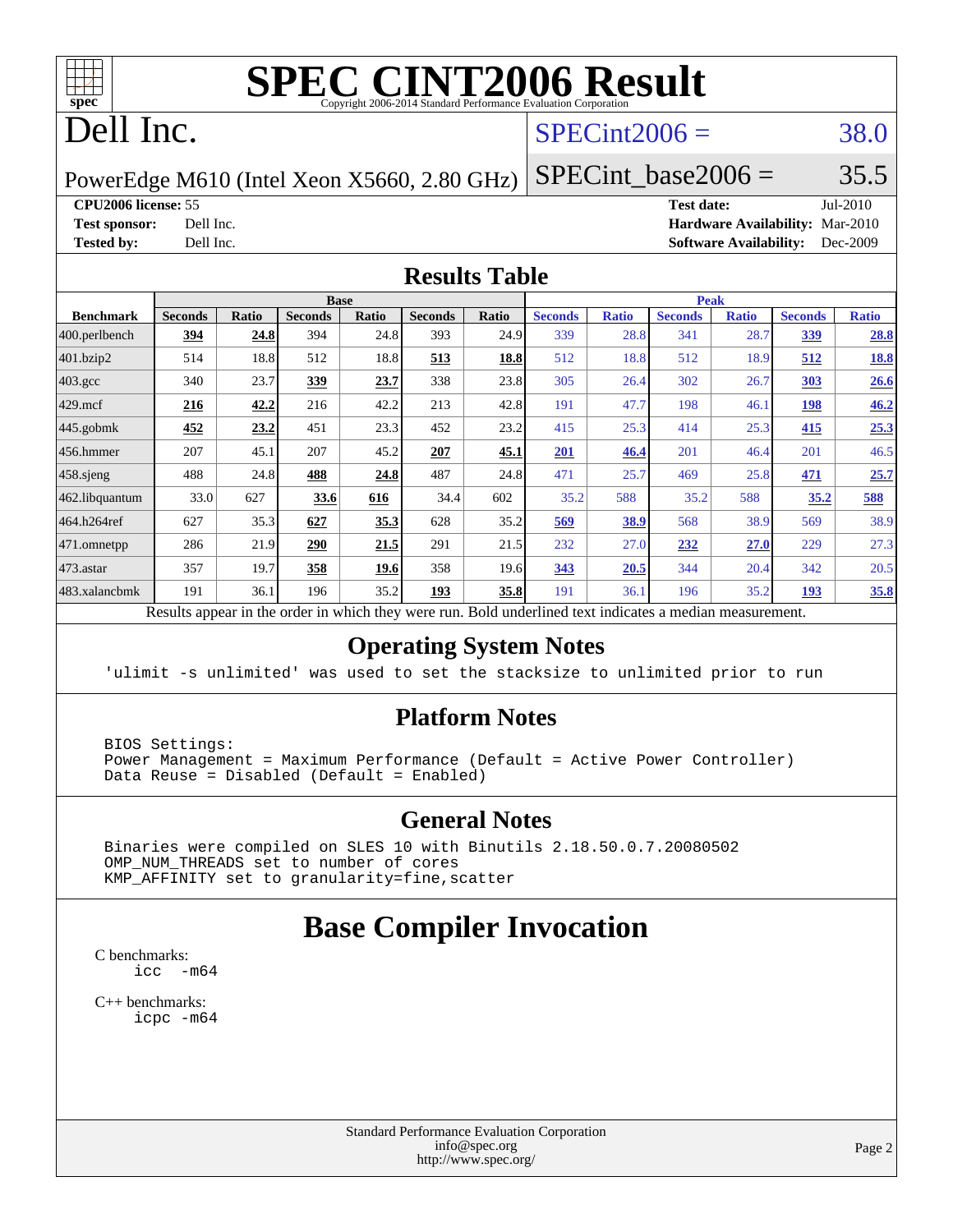

# **[SPEC CINT2006 Result](http://www.spec.org/auto/cpu2006/Docs/result-fields.html#SPECCINT2006Result)**

# Dell Inc.

 $SPECint2006 = 38.0$  $SPECint2006 = 38.0$ 

PowerEdge M610 (Intel Xeon X5660, 2.80 GHz)

SPECint base2006 =  $35.5$ 

| <b>Test sponsor:</b> | Dell Inc. |
|----------------------|-----------|
| Tested bv:           | Dell Inc. |

**[CPU2006 license:](http://www.spec.org/auto/cpu2006/Docs/result-fields.html#CPU2006license)** 55 **[Test date:](http://www.spec.org/auto/cpu2006/Docs/result-fields.html#Testdate)** Jul-2010 **[Hardware Availability:](http://www.spec.org/auto/cpu2006/Docs/result-fields.html#HardwareAvailability)** Mar-2010 **[Software Availability:](http://www.spec.org/auto/cpu2006/Docs/result-fields.html#SoftwareAvailability)** Dec-2009

#### **[Base Portability Flags](http://www.spec.org/auto/cpu2006/Docs/result-fields.html#BasePortabilityFlags)**

 400.perlbench: [-DSPEC\\_CPU\\_LP64](http://www.spec.org/cpu2006/results/res2010q3/cpu2006-20100719-12600.flags.html#b400.perlbench_basePORTABILITY_DSPEC_CPU_LP64) [-DSPEC\\_CPU\\_LINUX\\_X64](http://www.spec.org/cpu2006/results/res2010q3/cpu2006-20100719-12600.flags.html#b400.perlbench_baseCPORTABILITY_DSPEC_CPU_LINUX_X64) 401.bzip2: [-DSPEC\\_CPU\\_LP64](http://www.spec.org/cpu2006/results/res2010q3/cpu2006-20100719-12600.flags.html#suite_basePORTABILITY401_bzip2_DSPEC_CPU_LP64) 403.gcc: [-DSPEC\\_CPU\\_LP64](http://www.spec.org/cpu2006/results/res2010q3/cpu2006-20100719-12600.flags.html#suite_basePORTABILITY403_gcc_DSPEC_CPU_LP64) 429.mcf: [-DSPEC\\_CPU\\_LP64](http://www.spec.org/cpu2006/results/res2010q3/cpu2006-20100719-12600.flags.html#suite_basePORTABILITY429_mcf_DSPEC_CPU_LP64) 445.gobmk: [-DSPEC\\_CPU\\_LP64](http://www.spec.org/cpu2006/results/res2010q3/cpu2006-20100719-12600.flags.html#suite_basePORTABILITY445_gobmk_DSPEC_CPU_LP64) 456.hmmer: [-DSPEC\\_CPU\\_LP64](http://www.spec.org/cpu2006/results/res2010q3/cpu2006-20100719-12600.flags.html#suite_basePORTABILITY456_hmmer_DSPEC_CPU_LP64) 458.sjeng: [-DSPEC\\_CPU\\_LP64](http://www.spec.org/cpu2006/results/res2010q3/cpu2006-20100719-12600.flags.html#suite_basePORTABILITY458_sjeng_DSPEC_CPU_LP64) 462.libquantum: [-DSPEC\\_CPU\\_LP64](http://www.spec.org/cpu2006/results/res2010q3/cpu2006-20100719-12600.flags.html#suite_basePORTABILITY462_libquantum_DSPEC_CPU_LP64) [-DSPEC\\_CPU\\_LINUX](http://www.spec.org/cpu2006/results/res2010q3/cpu2006-20100719-12600.flags.html#b462.libquantum_baseCPORTABILITY_DSPEC_CPU_LINUX) 464.h264ref: [-DSPEC\\_CPU\\_LP64](http://www.spec.org/cpu2006/results/res2010q3/cpu2006-20100719-12600.flags.html#suite_basePORTABILITY464_h264ref_DSPEC_CPU_LP64) 471.omnetpp: [-DSPEC\\_CPU\\_LP64](http://www.spec.org/cpu2006/results/res2010q3/cpu2006-20100719-12600.flags.html#suite_basePORTABILITY471_omnetpp_DSPEC_CPU_LP64) 473.astar: [-DSPEC\\_CPU\\_LP64](http://www.spec.org/cpu2006/results/res2010q3/cpu2006-20100719-12600.flags.html#suite_basePORTABILITY473_astar_DSPEC_CPU_LP64) 483.xalancbmk: [-DSPEC\\_CPU\\_LP64](http://www.spec.org/cpu2006/results/res2010q3/cpu2006-20100719-12600.flags.html#suite_basePORTABILITY483_xalancbmk_DSPEC_CPU_LP64) [-DSPEC\\_CPU\\_LINUX](http://www.spec.org/cpu2006/results/res2010q3/cpu2006-20100719-12600.flags.html#b483.xalancbmk_baseCXXPORTABILITY_DSPEC_CPU_LINUX)

#### **[Base Optimization Flags](http://www.spec.org/auto/cpu2006/Docs/result-fields.html#BaseOptimizationFlags)**

[C benchmarks](http://www.spec.org/auto/cpu2006/Docs/result-fields.html#Cbenchmarks):

[-xSSE4.2](http://www.spec.org/cpu2006/results/res2010q3/cpu2006-20100719-12600.flags.html#user_CCbase_f-xSSE42_f91528193cf0b216347adb8b939d4107) [-ipo](http://www.spec.org/cpu2006/results/res2010q3/cpu2006-20100719-12600.flags.html#user_CCbase_f-ipo) [-O3](http://www.spec.org/cpu2006/results/res2010q3/cpu2006-20100719-12600.flags.html#user_CCbase_f-O3) [-no-prec-div](http://www.spec.org/cpu2006/results/res2010q3/cpu2006-20100719-12600.flags.html#user_CCbase_f-no-prec-div) [-static](http://www.spec.org/cpu2006/results/res2010q3/cpu2006-20100719-12600.flags.html#user_CCbase_f-static) [-parallel](http://www.spec.org/cpu2006/results/res2010q3/cpu2006-20100719-12600.flags.html#user_CCbase_f-parallel) [-opt-prefetch](http://www.spec.org/cpu2006/results/res2010q3/cpu2006-20100719-12600.flags.html#user_CCbase_f-opt-prefetch)

[C++ benchmarks:](http://www.spec.org/auto/cpu2006/Docs/result-fields.html#CXXbenchmarks)

```
-xSSE4.2 -ipo -O3 -no-prec-div -opt-prefetch -Wl,-z,muldefs
-L/home/cmplr/usr3/alrahate/cpu2006.1.1.ic11.1/libic11.1-64bit -lsmartheap64
```
#### **[Base Other Flags](http://www.spec.org/auto/cpu2006/Docs/result-fields.html#BaseOtherFlags)**

[C benchmarks](http://www.spec.org/auto/cpu2006/Docs/result-fields.html#Cbenchmarks):

403.gcc: [-Dalloca=\\_alloca](http://www.spec.org/cpu2006/results/res2010q3/cpu2006-20100719-12600.flags.html#b403.gcc_baseEXTRA_CFLAGS_Dalloca_be3056838c12de2578596ca5467af7f3)

## **[Peak Compiler Invocation](http://www.spec.org/auto/cpu2006/Docs/result-fields.html#PeakCompilerInvocation)**

[C benchmarks \(except as noted below\)](http://www.spec.org/auto/cpu2006/Docs/result-fields.html#Cbenchmarksexceptasnotedbelow):

[icc -m64](http://www.spec.org/cpu2006/results/res2010q3/cpu2006-20100719-12600.flags.html#user_CCpeak_intel_icc_64bit_f346026e86af2a669e726fe758c88044)

400.perlbench: [icc -m32](http://www.spec.org/cpu2006/results/res2010q3/cpu2006-20100719-12600.flags.html#user_peakCCLD400_perlbench_intel_icc_32bit_a6a621f8d50482236b970c6ac5f55f93)

429.mcf: [icc -m32](http://www.spec.org/cpu2006/results/res2010q3/cpu2006-20100719-12600.flags.html#user_peakCCLD429_mcf_intel_icc_32bit_a6a621f8d50482236b970c6ac5f55f93)

445.gobmk: [icc -m32](http://www.spec.org/cpu2006/results/res2010q3/cpu2006-20100719-12600.flags.html#user_peakCCLD445_gobmk_intel_icc_32bit_a6a621f8d50482236b970c6ac5f55f93)

464.h264ref: [icc -m32](http://www.spec.org/cpu2006/results/res2010q3/cpu2006-20100719-12600.flags.html#user_peakCCLD464_h264ref_intel_icc_32bit_a6a621f8d50482236b970c6ac5f55f93)

[C++ benchmarks \(except as noted below\):](http://www.spec.org/auto/cpu2006/Docs/result-fields.html#CXXbenchmarksexceptasnotedbelow) [icpc -m64](http://www.spec.org/cpu2006/results/res2010q3/cpu2006-20100719-12600.flags.html#user_CXXpeak_intel_icpc_64bit_fc66a5337ce925472a5c54ad6a0de310)

Continued on next page

Standard Performance Evaluation Corporation [info@spec.org](mailto:info@spec.org) <http://www.spec.org/>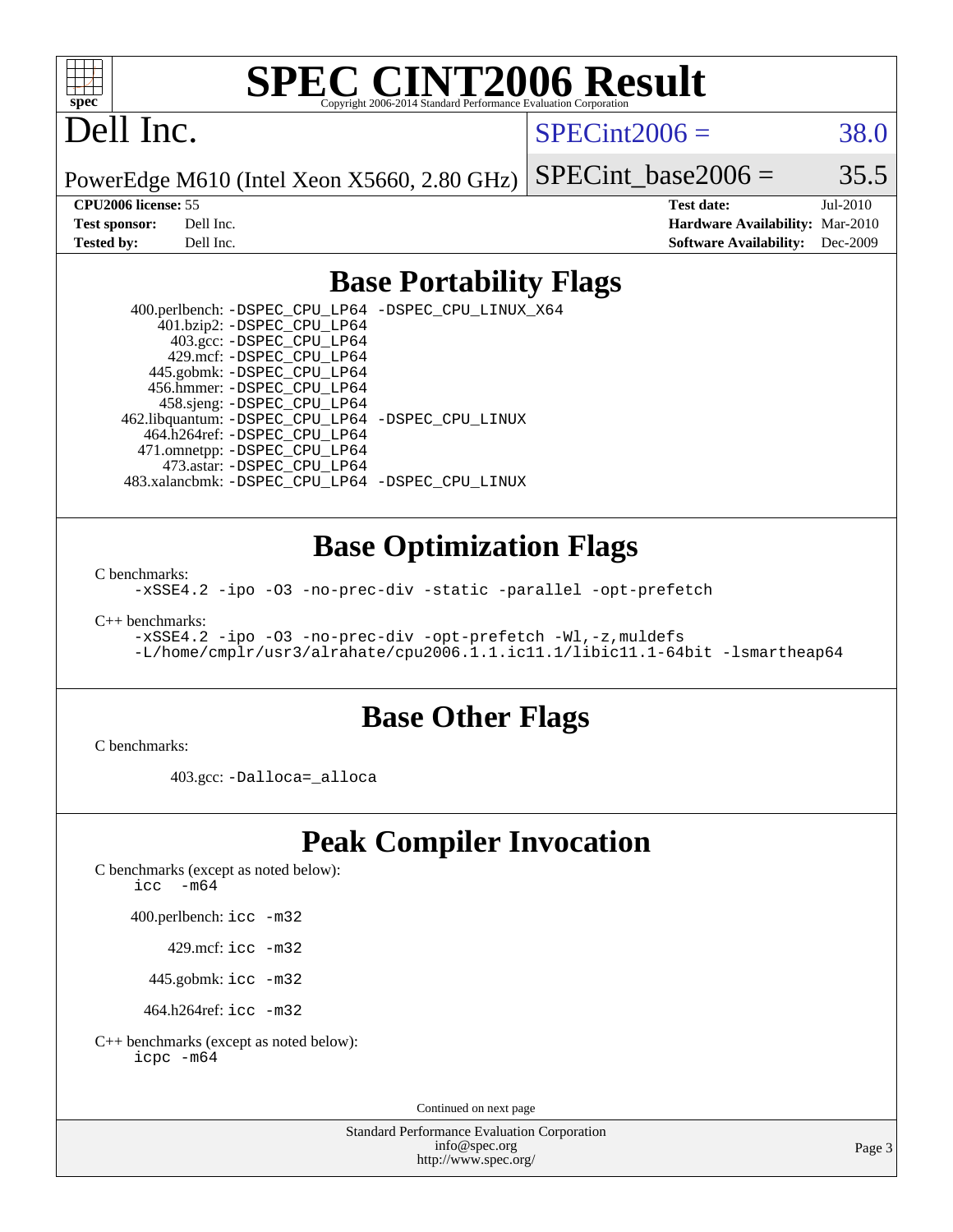# **[SPEC CINT2006 Result](http://www.spec.org/auto/cpu2006/Docs/result-fields.html#SPECCINT2006Result)**

Dell Inc.

 $SPECint2006 = 38.0$  $SPECint2006 = 38.0$ 

PowerEdge M610 (Intel Xeon X5660, 2.80 GHz) SPECint base2006 =  $35.5$ 

**[CPU2006 license:](http://www.spec.org/auto/cpu2006/Docs/result-fields.html#CPU2006license)** 55 **[Test date:](http://www.spec.org/auto/cpu2006/Docs/result-fields.html#Testdate)** Jul-2010 **[Test sponsor:](http://www.spec.org/auto/cpu2006/Docs/result-fields.html#Testsponsor)** Dell Inc. **[Hardware Availability:](http://www.spec.org/auto/cpu2006/Docs/result-fields.html#HardwareAvailability)** Mar-2010 **[Tested by:](http://www.spec.org/auto/cpu2006/Docs/result-fields.html#Testedby)** Dell Inc. **[Software Availability:](http://www.spec.org/auto/cpu2006/Docs/result-fields.html#SoftwareAvailability)** Dec-2009

# **[Peak Compiler Invocation \(Continued\)](http://www.spec.org/auto/cpu2006/Docs/result-fields.html#PeakCompilerInvocation)**

471.omnetpp: [icpc -m32](http://www.spec.org/cpu2006/results/res2010q3/cpu2006-20100719-12600.flags.html#user_peakCXXLD471_omnetpp_intel_icpc_32bit_4e5a5ef1a53fd332b3c49e69c3330699)

## **[Peak Portability Flags](http://www.spec.org/auto/cpu2006/Docs/result-fields.html#PeakPortabilityFlags)**

 400.perlbench: [-DSPEC\\_CPU\\_LINUX\\_IA32](http://www.spec.org/cpu2006/results/res2010q3/cpu2006-20100719-12600.flags.html#b400.perlbench_peakCPORTABILITY_DSPEC_CPU_LINUX_IA32) 401.bzip2: [-DSPEC\\_CPU\\_LP64](http://www.spec.org/cpu2006/results/res2010q3/cpu2006-20100719-12600.flags.html#suite_peakPORTABILITY401_bzip2_DSPEC_CPU_LP64)

 403.gcc: [-DSPEC\\_CPU\\_LP64](http://www.spec.org/cpu2006/results/res2010q3/cpu2006-20100719-12600.flags.html#suite_peakPORTABILITY403_gcc_DSPEC_CPU_LP64) 456.hmmer: [-DSPEC\\_CPU\\_LP64](http://www.spec.org/cpu2006/results/res2010q3/cpu2006-20100719-12600.flags.html#suite_peakPORTABILITY456_hmmer_DSPEC_CPU_LP64) 458.sjeng: [-DSPEC\\_CPU\\_LP64](http://www.spec.org/cpu2006/results/res2010q3/cpu2006-20100719-12600.flags.html#suite_peakPORTABILITY458_sjeng_DSPEC_CPU_LP64) 462.libquantum: [-DSPEC\\_CPU\\_LP64](http://www.spec.org/cpu2006/results/res2010q3/cpu2006-20100719-12600.flags.html#suite_peakPORTABILITY462_libquantum_DSPEC_CPU_LP64) [-DSPEC\\_CPU\\_LINUX](http://www.spec.org/cpu2006/results/res2010q3/cpu2006-20100719-12600.flags.html#b462.libquantum_peakCPORTABILITY_DSPEC_CPU_LINUX) 473.astar: [-DSPEC\\_CPU\\_LP64](http://www.spec.org/cpu2006/results/res2010q3/cpu2006-20100719-12600.flags.html#suite_peakPORTABILITY473_astar_DSPEC_CPU_LP64) 483.xalancbmk: [-DSPEC\\_CPU\\_LP64](http://www.spec.org/cpu2006/results/res2010q3/cpu2006-20100719-12600.flags.html#suite_peakPORTABILITY483_xalancbmk_DSPEC_CPU_LP64) [-DSPEC\\_CPU\\_LINUX](http://www.spec.org/cpu2006/results/res2010q3/cpu2006-20100719-12600.flags.html#b483.xalancbmk_peakCXXPORTABILITY_DSPEC_CPU_LINUX)

# **[Peak Optimization Flags](http://www.spec.org/auto/cpu2006/Docs/result-fields.html#PeakOptimizationFlags)**

[C benchmarks](http://www.spec.org/auto/cpu2006/Docs/result-fields.html#Cbenchmarks):

 400.perlbench: [-xSSE4.2](http://www.spec.org/cpu2006/results/res2010q3/cpu2006-20100719-12600.flags.html#user_peakPASS2_CFLAGSPASS2_LDCFLAGS400_perlbench_f-xSSE42_f91528193cf0b216347adb8b939d4107)(pass 2) [-prof-gen](http://www.spec.org/cpu2006/results/res2010q3/cpu2006-20100719-12600.flags.html#user_peakPASS1_CFLAGSPASS1_LDCFLAGS400_perlbench_prof_gen_e43856698f6ca7b7e442dfd80e94a8fc)(pass 1) [-ipo](http://www.spec.org/cpu2006/results/res2010q3/cpu2006-20100719-12600.flags.html#user_peakPASS2_CFLAGSPASS2_LDCFLAGS400_perlbench_f-ipo)(pass 2) [-O3](http://www.spec.org/cpu2006/results/res2010q3/cpu2006-20100719-12600.flags.html#user_peakPASS2_CFLAGSPASS2_LDCFLAGS400_perlbench_f-O3)(pass 2) [-no-prec-div](http://www.spec.org/cpu2006/results/res2010q3/cpu2006-20100719-12600.flags.html#user_peakPASS2_CFLAGSPASS2_LDCFLAGS400_perlbench_f-no-prec-div)(pass 2) [-static](http://www.spec.org/cpu2006/results/res2010q3/cpu2006-20100719-12600.flags.html#user_peakPASS2_CFLAGSPASS2_LDCFLAGS400_perlbench_f-static)(pass 2) [-prof-use](http://www.spec.org/cpu2006/results/res2010q3/cpu2006-20100719-12600.flags.html#user_peakPASS2_CFLAGSPASS2_LDCFLAGS400_perlbench_prof_use_bccf7792157ff70d64e32fe3e1250b55)(pass 2) [-ansi-alias](http://www.spec.org/cpu2006/results/res2010q3/cpu2006-20100719-12600.flags.html#user_peakCOPTIMIZE400_perlbench_f-ansi-alias) [-opt-prefetch](http://www.spec.org/cpu2006/results/res2010q3/cpu2006-20100719-12600.flags.html#user_peakCOPTIMIZE400_perlbench_f-opt-prefetch) 401.bzip2: [-xSSE4.2](http://www.spec.org/cpu2006/results/res2010q3/cpu2006-20100719-12600.flags.html#user_peakPASS2_CFLAGSPASS2_LDCFLAGS401_bzip2_f-xSSE42_f91528193cf0b216347adb8b939d4107)(pass 2) [-prof-gen](http://www.spec.org/cpu2006/results/res2010q3/cpu2006-20100719-12600.flags.html#user_peakPASS1_CFLAGSPASS1_LDCFLAGS401_bzip2_prof_gen_e43856698f6ca7b7e442dfd80e94a8fc)(pass 1) [-ipo](http://www.spec.org/cpu2006/results/res2010q3/cpu2006-20100719-12600.flags.html#user_peakPASS2_CFLAGSPASS2_LDCFLAGS401_bzip2_f-ipo)(pass 2) [-O3](http://www.spec.org/cpu2006/results/res2010q3/cpu2006-20100719-12600.flags.html#user_peakPASS2_CFLAGSPASS2_LDCFLAGS401_bzip2_f-O3)(pass 2) [-no-prec-div](http://www.spec.org/cpu2006/results/res2010q3/cpu2006-20100719-12600.flags.html#user_peakCOPTIMIZEPASS2_CFLAGSPASS2_LDCFLAGS401_bzip2_f-no-prec-div) [-static](http://www.spec.org/cpu2006/results/res2010q3/cpu2006-20100719-12600.flags.html#user_peakPASS2_CFLAGSPASS2_LDCFLAGS401_bzip2_f-static)(pass 2) [-prof-use](http://www.spec.org/cpu2006/results/res2010q3/cpu2006-20100719-12600.flags.html#user_peakPASS2_CFLAGSPASS2_LDCFLAGS401_bzip2_prof_use_bccf7792157ff70d64e32fe3e1250b55)(pass 2) [-auto-ilp32](http://www.spec.org/cpu2006/results/res2010q3/cpu2006-20100719-12600.flags.html#user_peakCOPTIMIZE401_bzip2_f-auto-ilp32) [-opt-prefetch](http://www.spec.org/cpu2006/results/res2010q3/cpu2006-20100719-12600.flags.html#user_peakCOPTIMIZE401_bzip2_f-opt-prefetch) [-ansi-alias](http://www.spec.org/cpu2006/results/res2010q3/cpu2006-20100719-12600.flags.html#user_peakCOPTIMIZE401_bzip2_f-ansi-alias) 403.gcc: [-xSSE4.2](http://www.spec.org/cpu2006/results/res2010q3/cpu2006-20100719-12600.flags.html#user_peakCOPTIMIZE403_gcc_f-xSSE42_f91528193cf0b216347adb8b939d4107) [-ipo](http://www.spec.org/cpu2006/results/res2010q3/cpu2006-20100719-12600.flags.html#user_peakCOPTIMIZE403_gcc_f-ipo) [-O3](http://www.spec.org/cpu2006/results/res2010q3/cpu2006-20100719-12600.flags.html#user_peakCOPTIMIZE403_gcc_f-O3) [-no-prec-div](http://www.spec.org/cpu2006/results/res2010q3/cpu2006-20100719-12600.flags.html#user_peakCOPTIMIZE403_gcc_f-no-prec-div) [-static](http://www.spec.org/cpu2006/results/res2010q3/cpu2006-20100719-12600.flags.html#user_peakCOPTIMIZE403_gcc_f-static) [-inline-calloc](http://www.spec.org/cpu2006/results/res2010q3/cpu2006-20100719-12600.flags.html#user_peakCOPTIMIZE403_gcc_f-inline-calloc) [-opt-malloc-options=3](http://www.spec.org/cpu2006/results/res2010q3/cpu2006-20100719-12600.flags.html#user_peakCOPTIMIZE403_gcc_f-opt-malloc-options_13ab9b803cf986b4ee62f0a5998c2238) [-auto-ilp32](http://www.spec.org/cpu2006/results/res2010q3/cpu2006-20100719-12600.flags.html#user_peakCOPTIMIZE403_gcc_f-auto-ilp32) 429.mcf: [-xSSE4.2](http://www.spec.org/cpu2006/results/res2010q3/cpu2006-20100719-12600.flags.html#user_peakCOPTIMIZE429_mcf_f-xSSE42_f91528193cf0b216347adb8b939d4107) [-ipo](http://www.spec.org/cpu2006/results/res2010q3/cpu2006-20100719-12600.flags.html#user_peakCOPTIMIZE429_mcf_f-ipo) [-O3](http://www.spec.org/cpu2006/results/res2010q3/cpu2006-20100719-12600.flags.html#user_peakCOPTIMIZE429_mcf_f-O3) [-no-prec-div](http://www.spec.org/cpu2006/results/res2010q3/cpu2006-20100719-12600.flags.html#user_peakCOPTIMIZE429_mcf_f-no-prec-div) [-static](http://www.spec.org/cpu2006/results/res2010q3/cpu2006-20100719-12600.flags.html#user_peakCOPTIMIZE429_mcf_f-static) [-opt-prefetch](http://www.spec.org/cpu2006/results/res2010q3/cpu2006-20100719-12600.flags.html#user_peakCOPTIMIZE429_mcf_f-opt-prefetch) 445.gobmk: [-xSSE4.2](http://www.spec.org/cpu2006/results/res2010q3/cpu2006-20100719-12600.flags.html#user_peakPASS2_CFLAGSPASS2_LDCFLAGS445_gobmk_f-xSSE42_f91528193cf0b216347adb8b939d4107)(pass 2) [-prof-gen](http://www.spec.org/cpu2006/results/res2010q3/cpu2006-20100719-12600.flags.html#user_peakPASS1_CFLAGSPASS1_LDCFLAGS445_gobmk_prof_gen_e43856698f6ca7b7e442dfd80e94a8fc)(pass 1) [-prof-use](http://www.spec.org/cpu2006/results/res2010q3/cpu2006-20100719-12600.flags.html#user_peakPASS2_CFLAGSPASS2_LDCFLAGS445_gobmk_prof_use_bccf7792157ff70d64e32fe3e1250b55)(pass 2) [-O2](http://www.spec.org/cpu2006/results/res2010q3/cpu2006-20100719-12600.flags.html#user_peakCOPTIMIZE445_gobmk_f-O2) [-ipo](http://www.spec.org/cpu2006/results/res2010q3/cpu2006-20100719-12600.flags.html#user_peakCOPTIMIZE445_gobmk_f-ipo) [-no-prec-div](http://www.spec.org/cpu2006/results/res2010q3/cpu2006-20100719-12600.flags.html#user_peakCOPTIMIZE445_gobmk_f-no-prec-div) [-ansi-alias](http://www.spec.org/cpu2006/results/res2010q3/cpu2006-20100719-12600.flags.html#user_peakCOPTIMIZE445_gobmk_f-ansi-alias) 456.hmmer: [-xSSE4.2](http://www.spec.org/cpu2006/results/res2010q3/cpu2006-20100719-12600.flags.html#user_peakCOPTIMIZE456_hmmer_f-xSSE42_f91528193cf0b216347adb8b939d4107) [-ipo](http://www.spec.org/cpu2006/results/res2010q3/cpu2006-20100719-12600.flags.html#user_peakCOPTIMIZE456_hmmer_f-ipo) [-O3](http://www.spec.org/cpu2006/results/res2010q3/cpu2006-20100719-12600.flags.html#user_peakCOPTIMIZE456_hmmer_f-O3) [-no-prec-div](http://www.spec.org/cpu2006/results/res2010q3/cpu2006-20100719-12600.flags.html#user_peakCOPTIMIZE456_hmmer_f-no-prec-div) [-static](http://www.spec.org/cpu2006/results/res2010q3/cpu2006-20100719-12600.flags.html#user_peakCOPTIMIZE456_hmmer_f-static) [-unroll2](http://www.spec.org/cpu2006/results/res2010q3/cpu2006-20100719-12600.flags.html#user_peakCOPTIMIZE456_hmmer_f-unroll_784dae83bebfb236979b41d2422d7ec2) [-ansi-alias](http://www.spec.org/cpu2006/results/res2010q3/cpu2006-20100719-12600.flags.html#user_peakCOPTIMIZE456_hmmer_f-ansi-alias) [-auto-ilp32](http://www.spec.org/cpu2006/results/res2010q3/cpu2006-20100719-12600.flags.html#user_peakCOPTIMIZE456_hmmer_f-auto-ilp32) 458.sjeng: [-xSSE4.2](http://www.spec.org/cpu2006/results/res2010q3/cpu2006-20100719-12600.flags.html#user_peakPASS2_CFLAGSPASS2_LDCFLAGS458_sjeng_f-xSSE42_f91528193cf0b216347adb8b939d4107)(pass 2) [-prof-gen](http://www.spec.org/cpu2006/results/res2010q3/cpu2006-20100719-12600.flags.html#user_peakPASS1_CFLAGSPASS1_LDCFLAGS458_sjeng_prof_gen_e43856698f6ca7b7e442dfd80e94a8fc)(pass 1) [-ipo](http://www.spec.org/cpu2006/results/res2010q3/cpu2006-20100719-12600.flags.html#user_peakPASS2_CFLAGSPASS2_LDCFLAGS458_sjeng_f-ipo)(pass 2) [-O3](http://www.spec.org/cpu2006/results/res2010q3/cpu2006-20100719-12600.flags.html#user_peakPASS2_CFLAGSPASS2_LDCFLAGS458_sjeng_f-O3)(pass 2) [-no-prec-div](http://www.spec.org/cpu2006/results/res2010q3/cpu2006-20100719-12600.flags.html#user_peakPASS2_CFLAGSPASS2_LDCFLAGS458_sjeng_f-no-prec-div)(pass 2) [-static](http://www.spec.org/cpu2006/results/res2010q3/cpu2006-20100719-12600.flags.html#user_peakPASS2_CFLAGSPASS2_LDCFLAGS458_sjeng_f-static)(pass 2) [-prof-use](http://www.spec.org/cpu2006/results/res2010q3/cpu2006-20100719-12600.flags.html#user_peakPASS2_CFLAGSPASS2_LDCFLAGS458_sjeng_prof_use_bccf7792157ff70d64e32fe3e1250b55)(pass 2) [-unroll4](http://www.spec.org/cpu2006/results/res2010q3/cpu2006-20100719-12600.flags.html#user_peakCOPTIMIZE458_sjeng_f-unroll_4e5e4ed65b7fd20bdcd365bec371b81f) 462.libquantum: [-xSSE4.2](http://www.spec.org/cpu2006/results/res2010q3/cpu2006-20100719-12600.flags.html#user_peakCOPTIMIZE462_libquantum_f-xSSE42_f91528193cf0b216347adb8b939d4107) [-ipo](http://www.spec.org/cpu2006/results/res2010q3/cpu2006-20100719-12600.flags.html#user_peakCOPTIMIZE462_libquantum_f-ipo) [-O3](http://www.spec.org/cpu2006/results/res2010q3/cpu2006-20100719-12600.flags.html#user_peakCOPTIMIZE462_libquantum_f-O3) [-no-prec-div](http://www.spec.org/cpu2006/results/res2010q3/cpu2006-20100719-12600.flags.html#user_peakCOPTIMIZE462_libquantum_f-no-prec-div) [-static](http://www.spec.org/cpu2006/results/res2010q3/cpu2006-20100719-12600.flags.html#user_peakCOPTIMIZE462_libquantum_f-static) [-parallel](http://www.spec.org/cpu2006/results/res2010q3/cpu2006-20100719-12600.flags.html#user_peakCOPTIMIZE462_libquantum_f-parallel) [-opt-prefetch](http://www.spec.org/cpu2006/results/res2010q3/cpu2006-20100719-12600.flags.html#user_peakCOPTIMIZE462_libquantum_f-opt-prefetch) [-par-schedule-static=32768](http://www.spec.org/cpu2006/results/res2010q3/cpu2006-20100719-12600.flags.html#user_peakCOPTIMIZE462_libquantum_f-par-schedule_9386bcd99ba64e99ee01d1aafefddd14) [-ansi-alias](http://www.spec.org/cpu2006/results/res2010q3/cpu2006-20100719-12600.flags.html#user_peakCOPTIMIZE462_libquantum_f-ansi-alias) 464.h264ref: [-xSSE4.2](http://www.spec.org/cpu2006/results/res2010q3/cpu2006-20100719-12600.flags.html#user_peakPASS2_CFLAGSPASS2_LDCFLAGS464_h264ref_f-xSSE42_f91528193cf0b216347adb8b939d4107)(pass 2) [-prof-gen](http://www.spec.org/cpu2006/results/res2010q3/cpu2006-20100719-12600.flags.html#user_peakPASS1_CFLAGSPASS1_LDCFLAGS464_h264ref_prof_gen_e43856698f6ca7b7e442dfd80e94a8fc)(pass 1) [-ipo](http://www.spec.org/cpu2006/results/res2010q3/cpu2006-20100719-12600.flags.html#user_peakPASS2_CFLAGSPASS2_LDCFLAGS464_h264ref_f-ipo)(pass 2) [-O3](http://www.spec.org/cpu2006/results/res2010q3/cpu2006-20100719-12600.flags.html#user_peakPASS2_CFLAGSPASS2_LDCFLAGS464_h264ref_f-O3)(pass 2) [-no-prec-div](http://www.spec.org/cpu2006/results/res2010q3/cpu2006-20100719-12600.flags.html#user_peakPASS2_CFLAGSPASS2_LDCFLAGS464_h264ref_f-no-prec-div)(pass 2) [-static](http://www.spec.org/cpu2006/results/res2010q3/cpu2006-20100719-12600.flags.html#user_peakPASS2_CFLAGSPASS2_LDCFLAGS464_h264ref_f-static)(pass 2) [-prof-use](http://www.spec.org/cpu2006/results/res2010q3/cpu2006-20100719-12600.flags.html#user_peakPASS2_CFLAGSPASS2_LDCFLAGS464_h264ref_prof_use_bccf7792157ff70d64e32fe3e1250b55)(pass 2) [-unroll2](http://www.spec.org/cpu2006/results/res2010q3/cpu2006-20100719-12600.flags.html#user_peakCOPTIMIZE464_h264ref_f-unroll_784dae83bebfb236979b41d2422d7ec2) [-ansi-alias](http://www.spec.org/cpu2006/results/res2010q3/cpu2006-20100719-12600.flags.html#user_peakCOPTIMIZE464_h264ref_f-ansi-alias)

Continued on next page

Standard Performance Evaluation Corporation [info@spec.org](mailto:info@spec.org) <http://www.spec.org/>